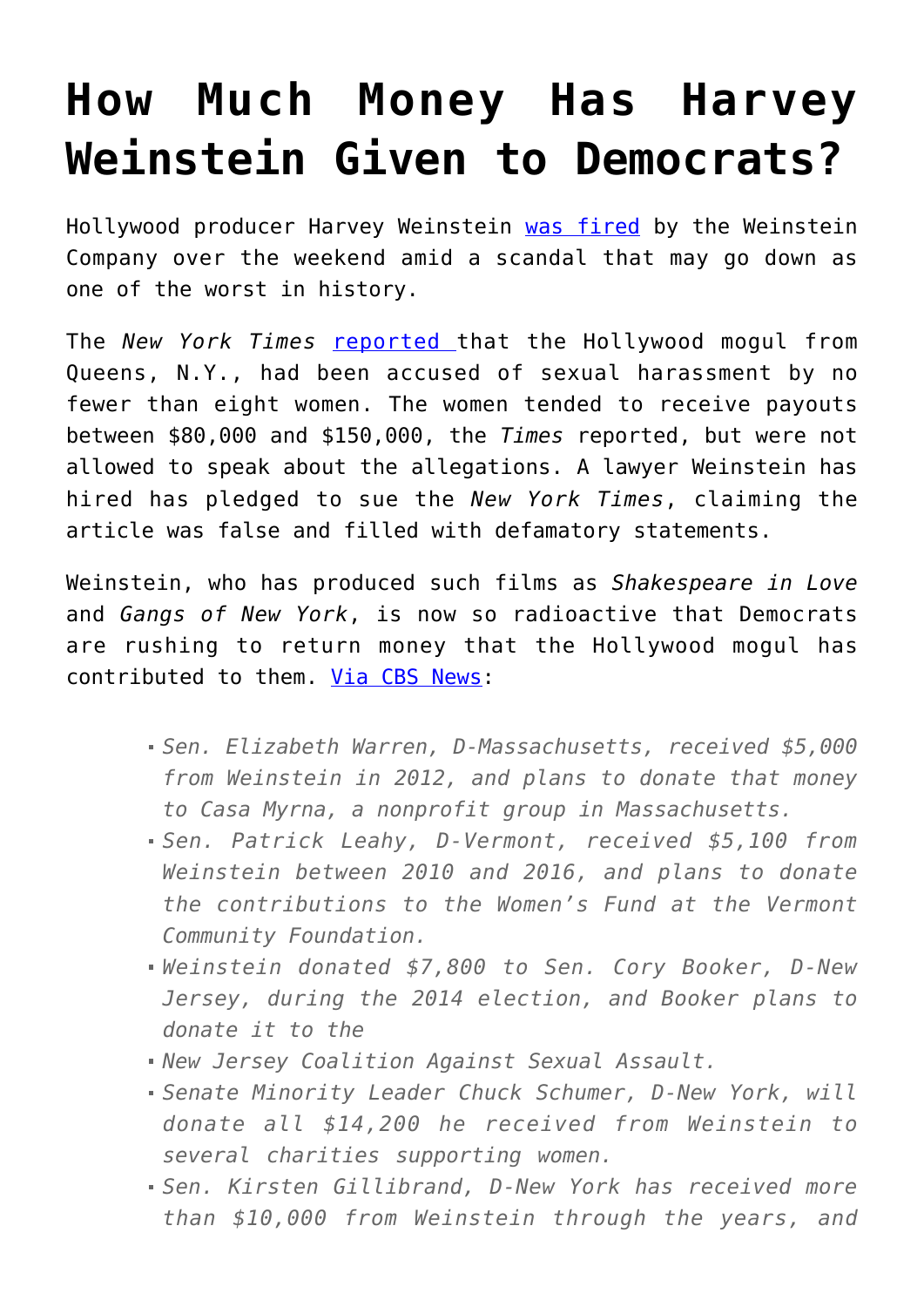$\pmb{\times}$ 

This may look like a lot of money. But it's small potatoes compared to what Weinstein, a longtime supporter of the Democratic Party, has given over the years. [According to](http://www.businessinsider.com/harvey-weinstein-political-donations-2017-10) *Business Insider* (see above), Weinstein has personally donated \$894,373 and bundled and bundled \$1,422,683 million for a grand total of \$2,317,056.

The largest portion of that by far is the \$305,149 he gave the Democratic National Committee. The Democratic Senatorial Campaign Committee comes in second, with \$193,392. The candidate that Weinstein gave the most money to? Former president Barack Obama, who collected \$45,800 thanks to Weinstein.

DNC officials announced that "over \$30,000" of Weinstein's donations will be donated to three charities: Emily's List, Emerge America and Higher Heights.

http://

–